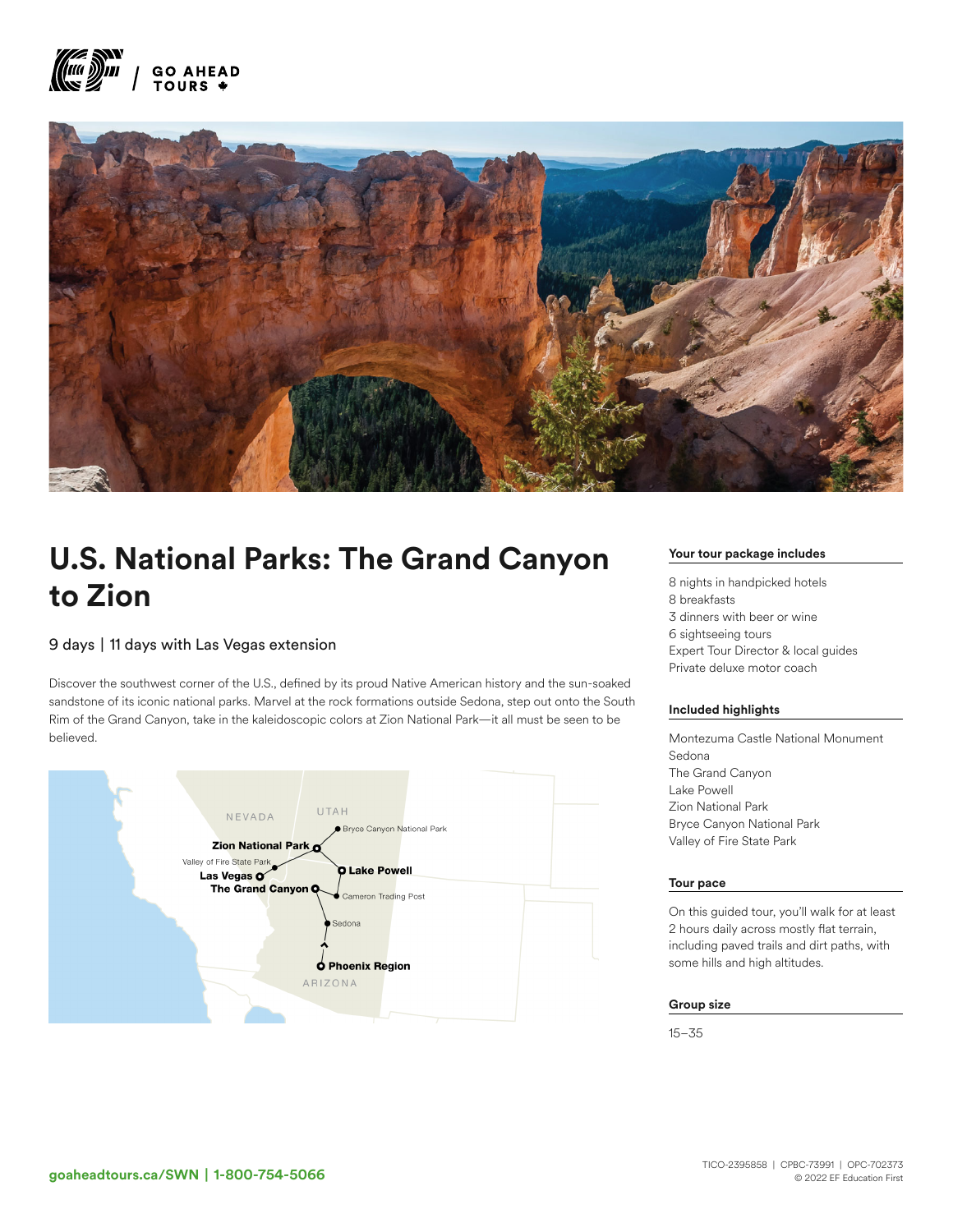## U.S. National Parks: The Grand Canyon to Zion

9 days | 11 days with Las Vegas extension

## **Phoenix Region, Arizona**  $\rightarrow$  1 night

## Day 1: Arrival in Phoenix Region

*Included meals: welcome dinner* Welcome to Arizona! Meet your Tour Director and fellow travelers at a welcome dinner.

## Grand Canyon, Arizona  $\rightarrow$  2 nights

### Day 2: Grand Canyon via Sedona

*Included meals: breakfast* Start your exploration of the Southwest among the landscapes of Arizona.

- Stop at Montezuma Castle National Monument to view cliff dwellings of the Ancestral Puebloans, an ancient culture with ties to the Hopi and Yavapai tribes
- Make photo stops at the majestic rock formations surrounding Sedona, including Cathedral Rock, Bell Rock, and Courthouse Butte
- Visit Sedona, a city known for its festive art scene, and enjoy free time to shop, eat, and explore the many galleries
- Continue on to the South Rim of the Grand Canyon for your first glimpse at the legendary fissure and admire its colorful rock walls at sunset

#### Day 3: Free day at the Grand Canyon

*Included meals: breakfast*

Enjoy a free day at the Grand Canyon or add an excursion.

+ Grand Canyon Helicopter Ride

## Lake Powell, Arizona  $\rightarrow$  2 nights

## Day 4: Lake Powell via Cameron Trading Post & Tuba City

#### *Included meals: breakfast*

Continue on to the Lake Powell region, making stops along the way.

- Visit the Cameron Trading Post for a chance to browse the selection of Native American crafts
- Visit the Navajo Code Talkers Museum to learn about the World War II Code Talkers

Continue on to Lake Powell and enjoy a free evening or add an excursion.

+ Upper Antelope Canyon & Navajo Nation

### Day 5: Free day in the Lake Powell Region

*Included meals: breakfast, dinner* Enjoy a free day in the Lake Powell region or add an excursion. Tonight, sit down for an included dinner with

your group.

+ Monument Valley Jeep Ride

## **Zion National Park, Utah**  $\rightarrow$  2 nights

## Day 6: Bryce Canyon National Park

*Included meals: breakfast*

Make your way through scenic southwestern Utah to tour Bryce Canyon National Park by bus and on foot.

- Take in up-close views of the distinctive pink limestone and sandstone formations
- See the awe-inspiring arches, bridges, and pinnacles known as *hoodoos*

Then, continue on to your hotel near Zion National Park and enjoy a free evening.

## Day 7: Zion National Park

*Included meals: breakfast* Take a tour of Zion National Park, which is located at the intersection of the Great Basin, the Colorado Plateaus, and the Mojave Desert.

- View the yellow- and orange-hued rocks during an open-air tram ride
- Hear commentary on the surrounding landscape from a local guide

## Las Vegas, Nevada  $\rightarrow$  1 night

## Day 8: Las Vegas via Valley of Fire State Park

*Included meals: breakfast, farewell dinner* Stop in Valley of Fire State Park, Nevada's first state park, before continuing on to Las Vegas to celebrate your trip at a farewell dinner.

## Flight Home

### Day 9: Departure

*Included meals: breakfast (excluding early morning departures)* Transfer to the airport for your flight home or extend your stay in Las Vegas.

## + Las Vegas extension

Continue your trip to try your luck in Las Vegas, and enjoy a sightseeing tour of Sin City to soak in the excitement that this gaming hub is known for.

## Las Vegas  $\rightarrow$  2 nights

## Day 9: Sightseeing tour of Las Vegas

*Included meals: breakfast*

This morning, join your Tour Director for a guided tour of the legendary Las Vegas Strip.

- Pass by replicas of the Statue of Liberty and Eiffel Tower and view the gold MGM lion statue
- Admire the Venetian and the Bellagio, two of Las Vegas' most iconic casinos and hotels
- View the Luxor Sphinx before continuing to the old section of Las Vegas for a short walking tour on Fremont Street, a famous gaming street

Enjoy a free afternoon in Las Vegas or add an excursion.

+ Hoover Dam & Lake Mead

## Day 10: Free day in Las Vegas

*Included meals: breakfast* Spend a free day in Las Vegas. This evening, enjoy a farewell drink as you celebrate your trip with your fellow group members.

## Flight Home

#### Day 11: Departure

*Included meals: breakfast (excluding early morning departures)* Transfer to the airport for your flight home.